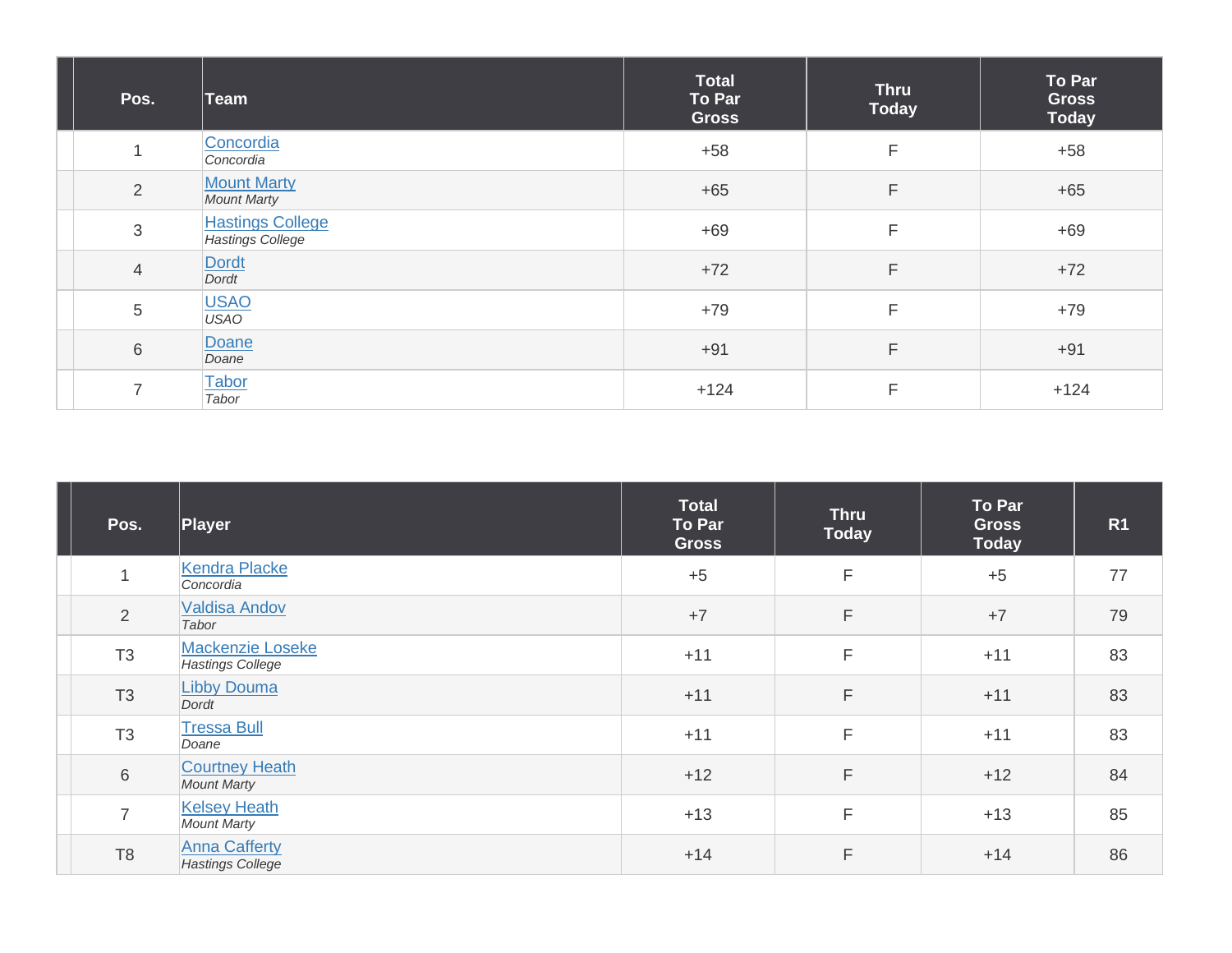| T <sub>8</sub>  | <b>Shelby Schroeder</b><br><b>Hastings College</b> | $+14$ | $\mathsf F$ | $+14$ | 86  |
|-----------------|----------------------------------------------------|-------|-------------|-------|-----|
| T <sub>10</sub> | <b>Lauren Havlat</b><br>Concordia                  | $+15$ | $\mathsf F$ | $+15$ | 87  |
| T <sub>10</sub> | <b>Mya Nurse</b><br>Concordia                      | $+15$ | $\mathsf F$ | $+15$ | 87  |
| T <sub>12</sub> | <b>Tanna Lehfeldt</b><br><b>Mount Marty</b>        | $+17$ | F           | $+17$ | 89  |
| T <sub>12</sub> | Emma Sheaffer<br>Doane                             | $+17$ | F           | $+17$ | 89  |
| T <sub>12</sub> | <b>Allison Riddle</b><br><b>USAO</b>               | $+17$ | F           | $+17$ | 89  |
| T <sub>15</sub> | <b>Kerri Kroeze</b><br>Dordt                       | $+18$ | $\mathsf F$ | $+18$ | 90  |
| T <sub>15</sub> | <b>Hannah Price</b><br><b>USAO</b>                 | $+18$ | $\mathsf F$ | $+18$ | 90  |
| T <sub>15</sub> | <b>Emily Popkes</b><br><b>Mount Marty</b>          | $+18$ | $\mathsf F$ | $+18$ | 90  |
| 18              | <b>Caitlyn Henson</b><br><b>USAO</b>               | $+19$ | F           | $+19$ | 91  |
| 19              | <b>Bailey Weg</b><br><b>Dordt</b>                  | $+20$ | F           | $+20$ | 92  |
| T <sub>20</sub> | Gianna Van Klaveren<br>Dordt                       | $+23$ | F           | $+23$ | 95  |
| T20             | Logan Eschliman<br>Concordia                       | $+23$ | F           | $+23$ | 95  |
| <b>T20</b>      | <b>Tatum Jensen</b><br><b>Mount Marty</b>          | $+23$ | $\mathsf F$ | $+23$ | 95  |
| T20             | <b>Ashley Gerczynski</b><br>Concordia              | $+23$ | $\mathsf F$ | $+23$ | 95  |
| T24             | Olivia Olson<br>Dordt                              | $+25$ | $\mathsf F$ | $+25$ | 97  |
| T24             | <b>Hallye Bolan</b><br><b>USAO</b>                 | $+25$ | F           | $+25$ | 97  |
| 26              | <b>Caitlyn Stimpson</b><br><b>Mount Marty</b>      | $+26$ | F           | $+26$ | 98  |
| 27              | <b>Sarah Wilson</b><br>Concordia                   | $+28$ | $\mathsf F$ | $+28$ | 100 |
| 28              | <b>Anna Korte</b><br>Doane                         | $+29$ | $\mathsf F$ | $+29$ | 101 |
| 29              | <b>Isabel Gittings</b><br>Hastings College         | $+30$ | F           | $+30$ | 102 |